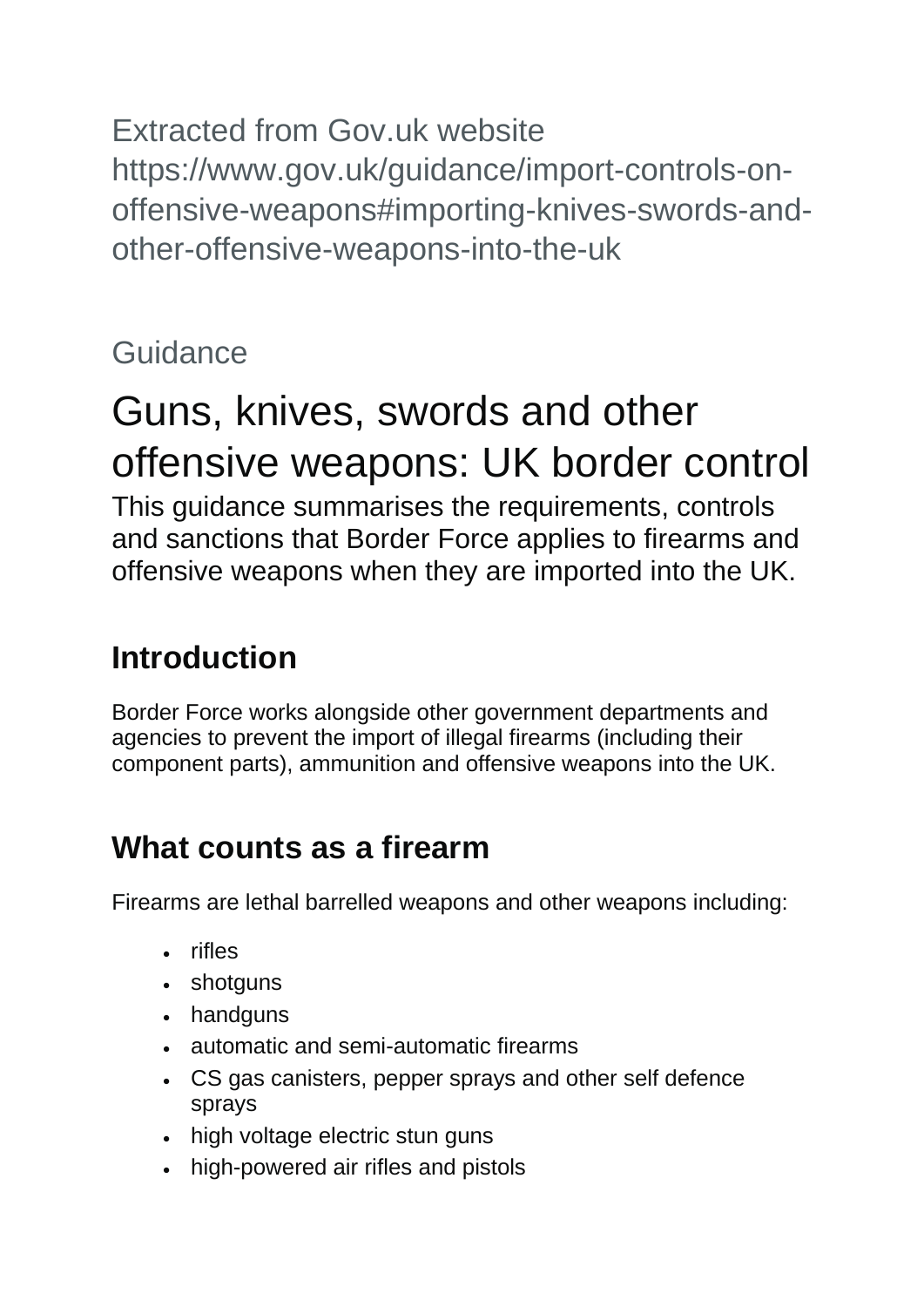• items that have the appearance of being a firearm and can be readily converted into a live firearm

#### **Importing firearms and ammunition into the UK**

You must meet certain legal requirements in order to lawfully import firearms and ammunition into the UK.

For ammunition and live firearms, you must hold:

- the relevant import licence or certificate from the Department for International Trade (DIT)
- Home Office permission for handguns, pistols, revolvers and automatic or semi-automatic firearms
- permission from your UK regional police authority for other firearms

For deactivated firearms you must hold the relevant import licence from DIT and the firearm must be physically accompanied by an EU deactivation certificate.

Realistic imitation firearms, which are imitation firearms that appear so realistic that you cannot easily tell that they are not real, can only be imported into the UK in certain circumstances. See [further](https://www.gov.uk/guidance/import-controls-on-offensive-weapons#further-information) [information](https://www.gov.uk/guidance/import-controls-on-offensive-weapons#further-information) for more details.

#### **Importing knives, swords and other offensive weapons into the UK**

It is an offence to import certain specified weapons including knives, swords and other blades. These are:

- butterfly knives (also known as 'balisongs'): these have a blade hidden inside a handle that splits in the middle
- disguised knives: where a blade or sharp point is hidden inside what looks like everyday objects such as a buckle, phone, brush or lipstick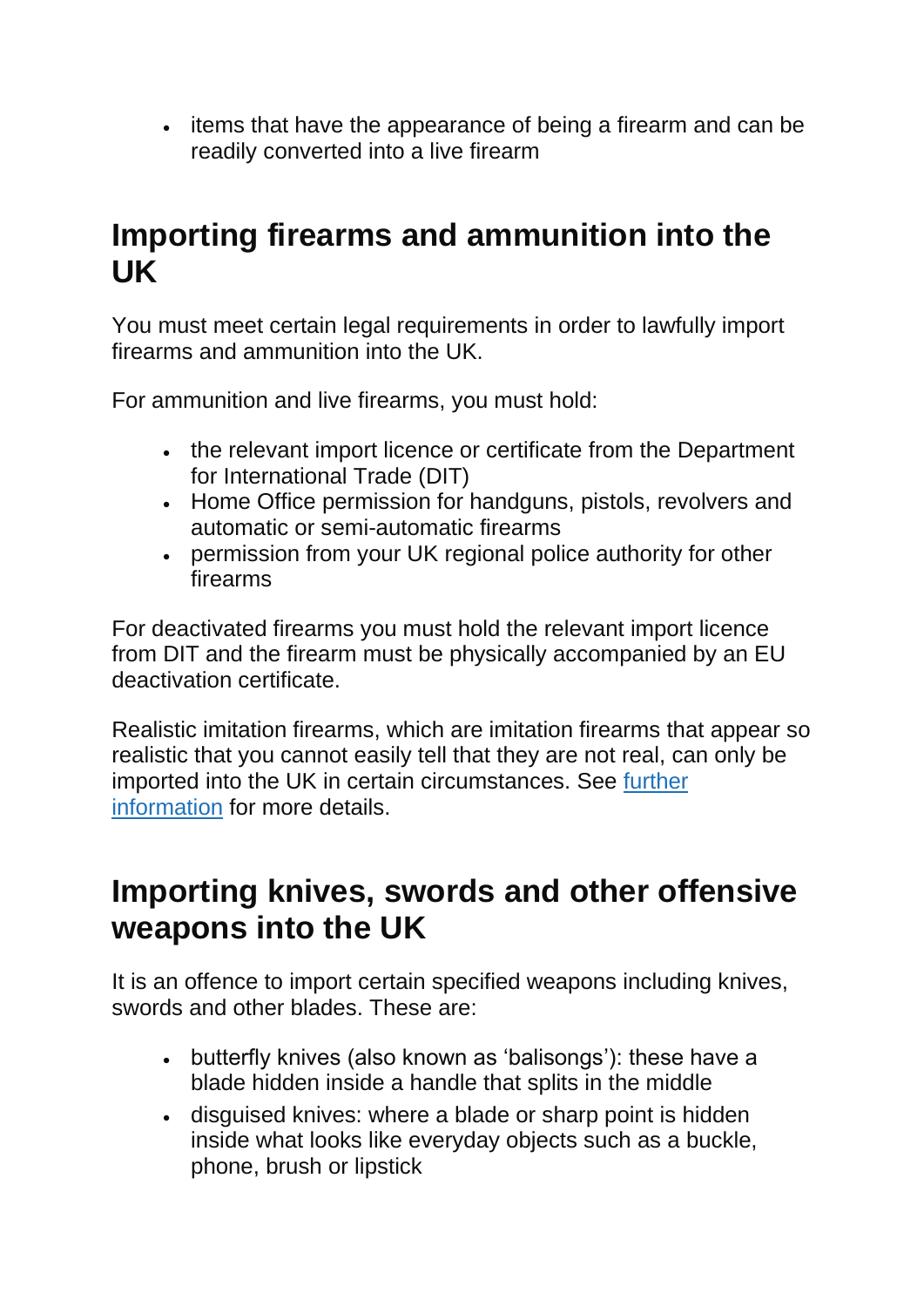- flick knives (also known as 'switchblades' or 'automatic knives'): blades hidden inside a handle which shoots out when a button is pressed
- gravity knives
- stealth knives, which are knives or spikes not made from metal (except when used at home, for food or a toy)
- zombie knives: a knife with a cutting edge, a serrated edge and images or words suggesting it is used for violence
- swords, including samurai swords: a curved blade over 50 centimetres (with some exceptions, such as antiques and swords made to traditional methods before 1954)
- sword-sticks: a hollow walking stick or cane containing a blade
- push daggers
- blowpipes (sometimes known as 'blow guns')
- telescopic truncheons: these extend automatically by pressing button or spring in the handle
- batons: straight, side-handled or friction-lock truncheons
- hollow kubotans: a cylinder-shaped keychain holding spikes
- shurikens (also known as 'shaken', 'death stars' or 'throwing stars')
- kusari-gama: a sickle attached to a rope, cord or wire
- kyoketsu-shoge: a hook-knife attached to a rope, cord or wire
- kusari (or 'manrikigusari'): a weight attached to a rope, cord, wire
- hand or foot-claws
- knuckledusters

Offensive weapons which are designed to kill or inflict serious injury and do not have a legitimate use are banned or restricted from being imported into the UK.

#### **Circumstances where restricted offensive weapons can be imported**

Some organisations are allowed to import and hold restricted offensive weapons for specified purposes, this includes: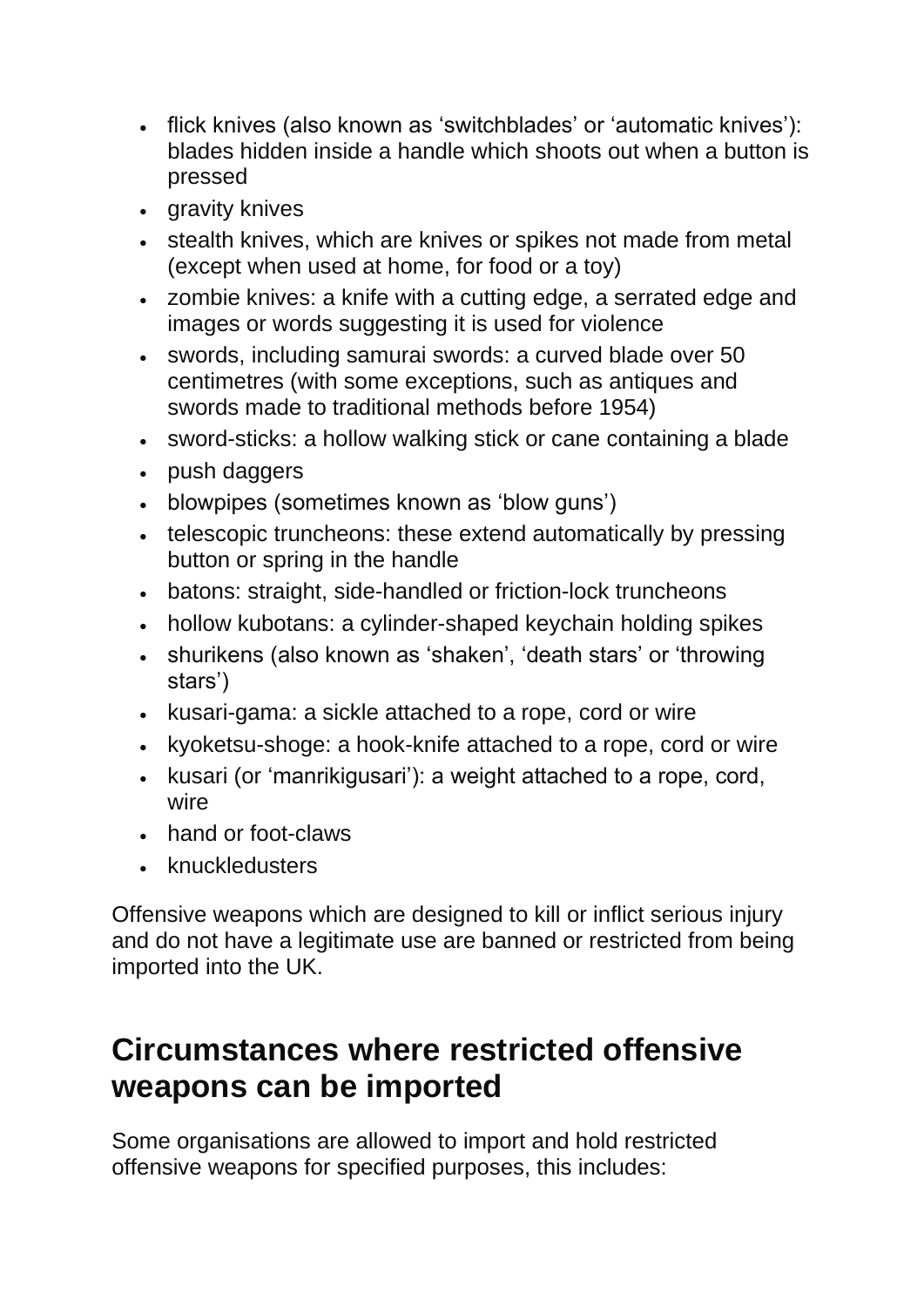- museums, galleries and universities to present, display, research or interpret material of historic, artistic or scientific interest, such imports may also qualify for relief from duty and VAT
- HM forces
- visiting forces
- police forces and the prison service for example direct imports of batons and truncheons
- those making commercial imports solely for onward supply to the police or prison service or trade samples to be evaluated evidence must be produced including a contract stating quantities, where applicable

Restricted offensive weapons may also be imported:

- for theatrical performances
- for rehearsals of theatrical performances
- for the production of films
- for the production of television programmes
- if they are stealth knives designed for domestic use or for use in the processing, preparation or consumption of food or are a toy

Swords with a curved blade of 50cm or more may be imported where the weapon:

- was made before 1954
- was made by traditional hand sword making methods
- is only available for the purposes of use in religious ceremonies or for martial arts
- is for use in a historical re-enactments or sporting activity for example a martial arts demonstration for which public liability insurance is held

If you are importing a restricted offensive weapon you should have evidence to demonstrate why you require it.